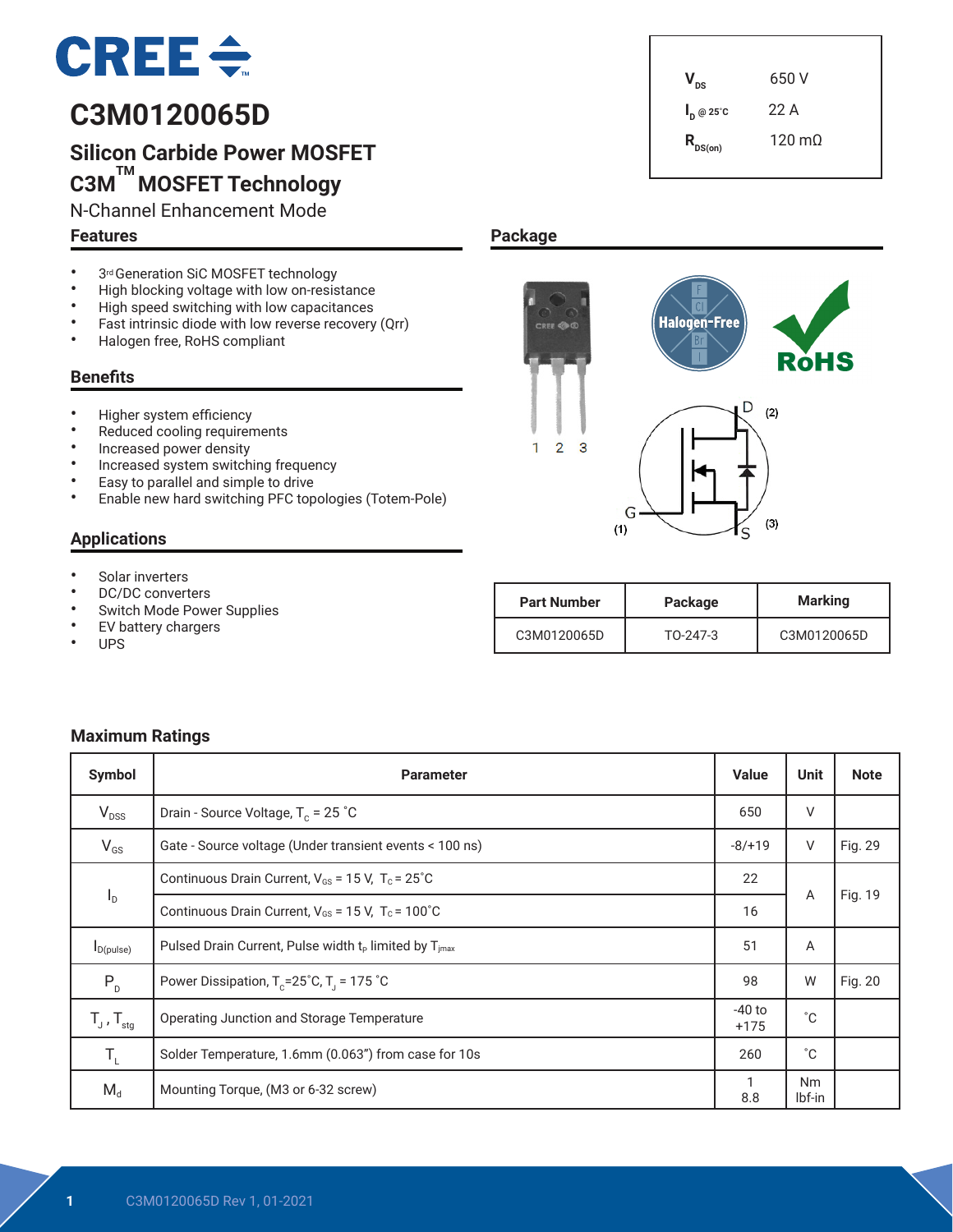

|  | <b>Electrical Characteristics</b> $(T_c = 25^{\circ}C)$ unless otherwise specified) |
|--|-------------------------------------------------------------------------------------|
|--|-------------------------------------------------------------------------------------|

| <b>Symbol</b>             | <b>Parameter</b>                                | Min.           | Typ.                                                                                                                              | Max.                   | Unit                                                                    | <b>Test Conditions</b>                                                                    | <b>Note</b>    |  |
|---------------------------|-------------------------------------------------|----------------|-----------------------------------------------------------------------------------------------------------------------------------|------------------------|-------------------------------------------------------------------------|-------------------------------------------------------------------------------------------|----------------|--|
| $V_{(BR)DSS}$             | Drain-Source Breakdown Voltage                  | 650            |                                                                                                                                   |                        | V                                                                       | $V_{GS}$ = 0 V, $I_D$ = 100 $\mu$ A                                                       |                |  |
| VGSon                     | Gate-Source Recommended Turn-On Voltage         |                | 15                                                                                                                                |                        | V                                                                       | <b>Static</b>                                                                             |                |  |
| V <sub>GSoff</sub>        | Gate-Source Recommended Turn-Off Voltage        |                | $-4$                                                                                                                              |                        | V                                                                       |                                                                                           | Fig. 29        |  |
|                           | <b>Gate Threshold Voltage</b>                   | 1.8            | 2.3                                                                                                                               | 3.6                    | V                                                                       | $V_{DS} = V_{GS} I_D = 1.86 \text{ mA}$                                                   |                |  |
| $V_{GS(th)}$              |                                                 |                | 1.9                                                                                                                               |                        | V                                                                       | $V_{DS}$ = $V_{GS}$ , $I_D$ = 1.86 mA, T <sub>J</sub> = 175°C                             | Fig. 11        |  |
| $I_{DSS}$                 | Zero Gate Voltage Drain Current                 |                | $\mathbf{1}$                                                                                                                      | 50                     | μA                                                                      | $V_{DS}$ = 650 V, $V_{GS}$ = 0 V                                                          |                |  |
| $I_{GSS}$                 | Gate-Source Leakage Current                     |                | 10                                                                                                                                | 250                    | nA                                                                      | $V_{GS}$ = 15 V, $V_{DS}$ = 0 V                                                           |                |  |
|                           | Drain-Source On-State Resistance                |                | 120                                                                                                                               | 157                    | $m\Omega$                                                               | $V_{GS}$ = 15 V, $I_D$ = 6.76 A                                                           | Fig. 4,        |  |
| $R_{DS(on)}$              |                                                 |                | 168                                                                                                                               |                        |                                                                         | $V_{GS}$ = 15 V, $I_D$ = 6.76 A, T <sub>J</sub> = 175°C                                   | 5,6            |  |
|                           | Transconductance                                |                | 5.0                                                                                                                               |                        | S                                                                       | $V_{DS}$ = 20 V, $I_{DS}$ = 6.76 A                                                        | Fig. 7         |  |
| $g_{fs}$                  |                                                 |                | 4.9                                                                                                                               |                        |                                                                         | $V_{DS}$ = 20 V, $I_{DS}$ = 6.76 A, T <sub>J</sub> = 175°C                                |                |  |
| $C_{iss}$                 | Input Capacitance                               |                | 640                                                                                                                               |                        |                                                                         | $V_{GS}$ = 0 V, $V_{DS}$ = 0V to 400 V                                                    |                |  |
| $C_{\rm oss}$             | <b>Output Capacitance</b>                       |                | 45                                                                                                                                |                        |                                                                         | $F = 1$ Mhz                                                                               | Fig. 17,<br>18 |  |
| $C_{\text{rss}}$          | Reverse Transfer Capacitance                    |                | 2.3                                                                                                                               |                        | pF                                                                      | $V_{AC}$ = 25 mV                                                                          |                |  |
| $C_{o(er)}$               | Effective Output Capacitance (Energy Related)   |                | 57                                                                                                                                |                        |                                                                         |                                                                                           | Note: 1        |  |
| $C_{o(tr)}$               | Effective Output Capacitance (Time Related)     |                | 79                                                                                                                                |                        |                                                                         | $V_{GS}$ = 0 V, $V_{DS}$ = 0V to 400 V                                                    | Note: 1        |  |
| $\mathsf{E}_{\text{oss}}$ | C <sub>oss</sub> Stored Energy                  |                | 4.3                                                                                                                               |                        | μJ                                                                      | $V_{DS}$ = 400 V, F = 1 Mhz                                                               | Fig. 16        |  |
| E <sub>ON</sub>           | Turn-On Switching Energy (Body Diode)<br>71     |                | $V_{DS}$ = 400 V, V <sub>GS</sub> = -4 V/15 V, I <sub>D</sub> = 6.76 A,<br>$R_{G(xt)}$ = 10 Ω, L = 237 μH, T <sub>J</sub> = 175°C |                        |                                                                         |                                                                                           |                |  |
| $E_{OFF}$                 | Turn Off Switching Energy (Body Diode)          |                | 8                                                                                                                                 |                        | μJ                                                                      | FWD = Internal Body Diode of MOSFET                                                       | Fig. 25        |  |
| $E_{ON}$                  | Turn-On Switching Energy (External Diode)<br>57 |                |                                                                                                                                   |                        | $V_{DS}$ = 400 V, V <sub>GS</sub> = -4 V/15 V, I <sub>D</sub> = 6.76 A, |                                                                                           |                |  |
| $E_{OFF}$                 | Turn Off Switching Energy (External Diode)      |                | $\overline{7}$                                                                                                                    |                        | μJ                                                                      | $R_{G(ext)}$ = 10 Ω, L= 237 μH, T <sub>J</sub> = 175°C<br><b>FWD = External SiC DIODE</b> | Fig. 25        |  |
| $t_{d(on)}$               | Turn-On Delay Time                              |                | $\overline{7}$                                                                                                                    |                        |                                                                         |                                                                                           |                |  |
| t                         | <b>Rise Time</b>                                |                | 17                                                                                                                                |                        |                                                                         | $V_{DD}$ = 400 V, $V_{GS}$ = -4 V/15 V<br>$I_D = 6.76$ A, $R_{G(ext)} = 10$ $\Omega$      | Fig. 26        |  |
| $t_{d(off)}$              | Turn-Off Delay Time                             |                | 13                                                                                                                                |                        | ns                                                                      | Timing relative to $V_{\text{ns}}$<br>Inductive load                                      |                |  |
| $t_{\rm f}$               | <b>Fall Time</b>                                |                | 8                                                                                                                                 |                        |                                                                         |                                                                                           |                |  |
| $R_{G(int)}$              | Internal Gate Resistance                        |                | 6                                                                                                                                 |                        | Ω                                                                       | $f = 1$ MHz, $V_{AC} = 25$ mV                                                             |                |  |
| $Q_{gs}$                  | Gate to Source Charge                           | $\overline{7}$ |                                                                                                                                   |                        |                                                                         | $V_{DS}$ = 400 V, $V_{GS}$ = -4 V/15 V                                                    | Fig. 12        |  |
| $\mathbf{Q}_{\text{gd}}$  | Gate to Drain Charge                            |                | 11                                                                                                                                |                        | nC                                                                      | $I_D = 6.76 A$                                                                            |                |  |
| $\mathsf{Q}_{\mathsf{g}}$ | <b>Total Gate Charge</b>                        |                | 28                                                                                                                                | Per IEC60747-8-4 pg 21 |                                                                         |                                                                                           |                |  |

Note (1): Co(er), a lumped capacitance that gives same stored energy as Coss while Vds is rising from 0 to 400V  $C_{o(vi)}$ , a lumped capacitance that gives same charging time as Coss while Vds is rising from 0 to 400V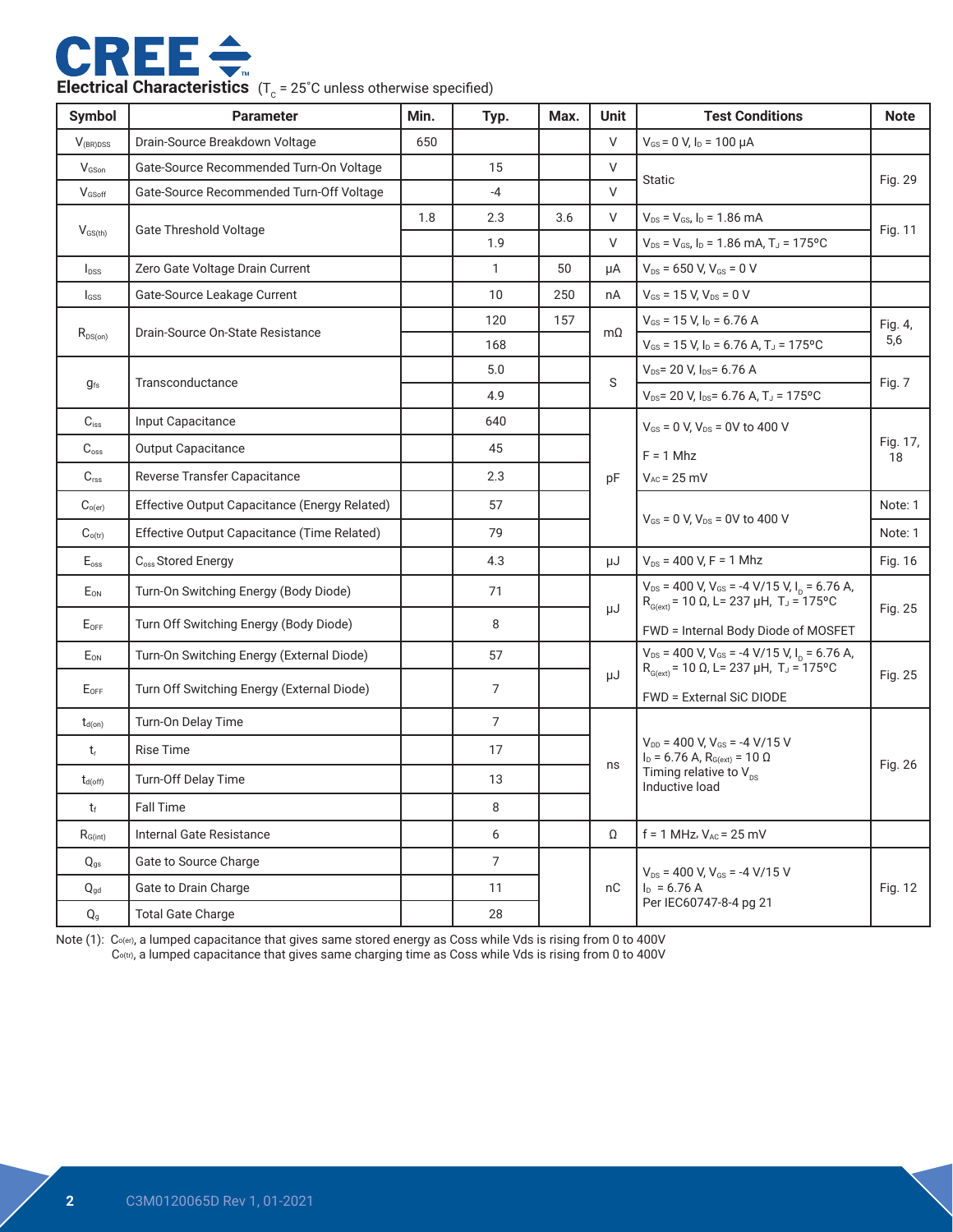# **CREE ÷**

# **Reverse Diode Characteristics** (T<sub>c</sub> = 25°C unless otherwise specified)

| Symbol                    | <b>Parameter</b>                        | Typ. | Max. | <b>Unit</b>    | <b>Test Conditions</b>                                                                                                         | <b>Note</b>      |
|---------------------------|-----------------------------------------|------|------|----------------|--------------------------------------------------------------------------------------------------------------------------------|------------------|
| $V_{SD}$                  | Diode Forward Voltage                   | 4.5  |      | V              | $V_{\text{cs}}$ = -4 V, I <sub>sp</sub> = 3.4 A, T <sub>1</sub> = 25 °C                                                        | Fig. 8,<br>9, 10 |
|                           |                                         | 4.0  |      | $\vee$         | $V_{\text{gs}}$ = -4 V, $I_{\text{sp}}$ = 3.4 A, T <sub>J</sub> = 175 °C                                                       |                  |
| $\mathsf{I}_\mathsf{S}$   | <b>Continuous Diode Forward Current</b> |      | 16   | Α              | $V_{cs}$ = -4 V, T <sub>c</sub> = 25 <sup>°</sup> C                                                                            |                  |
| $I_{S, pulse}$            | Diode pulse Current                     |      | 51   | $\overline{A}$ | $V_{cs}$ = -4 V, pulse width t <sub>p</sub> limited by T <sub>imax</sub>                                                       |                  |
| $t_{\rm r}$               | Reverse Recover time                    | 18   |      | ns             |                                                                                                                                |                  |
| $Q_{rr}$                  | Reverse Recovery Charge                 | 81   |      | nC             | $V_{gs}$ = -4 V, I <sub>sp</sub> = 6.76 A, V <sub>R</sub> = 400 V<br>dif/dt = 2160 A/µs, T <sub>J</sub> = 175 °C               |                  |
| $I_{\text{rrm}}$          | Peak Reverse Recovery Current           | 7    |      | A              |                                                                                                                                |                  |
| $t_{\rm r}$               | Reverse Recover time                    | 25   |      | ns             |                                                                                                                                |                  |
| $Q_{rr}$                  | Reverse Recovery Charge                 | 76   |      | nC             | $V_{\text{gs}}$ = -4 V, $I_{\text{sp}}$ = 6.76 A, V <sub>R</sub> = 400 V<br>$di\vec{r}/dt = 900$ A/µs, T <sub>1</sub> = 175 °C |                  |
| $\mathbf{I}_{\text{rrm}}$ | Peak Reverse Recovery Current           | 4    |      | A              |                                                                                                                                |                  |

### **Thermal Characteristics**

| <b>Symbol</b><br><b>Parameter</b> |                                             | Typ. | <b>Unit</b> | <b>Test Conditions</b> | <b>Note</b> |
|-----------------------------------|---------------------------------------------|------|-------------|------------------------|-------------|
| $R_{\theta$ JC                    | Thermal Resistance from Junction to Case    | .53  | °C/W        |                        | Fig. $2^r$  |
| R <sub>0.JA</sub>                 | Thermal Resistance From Junction to Ambient | 40   |             |                        |             |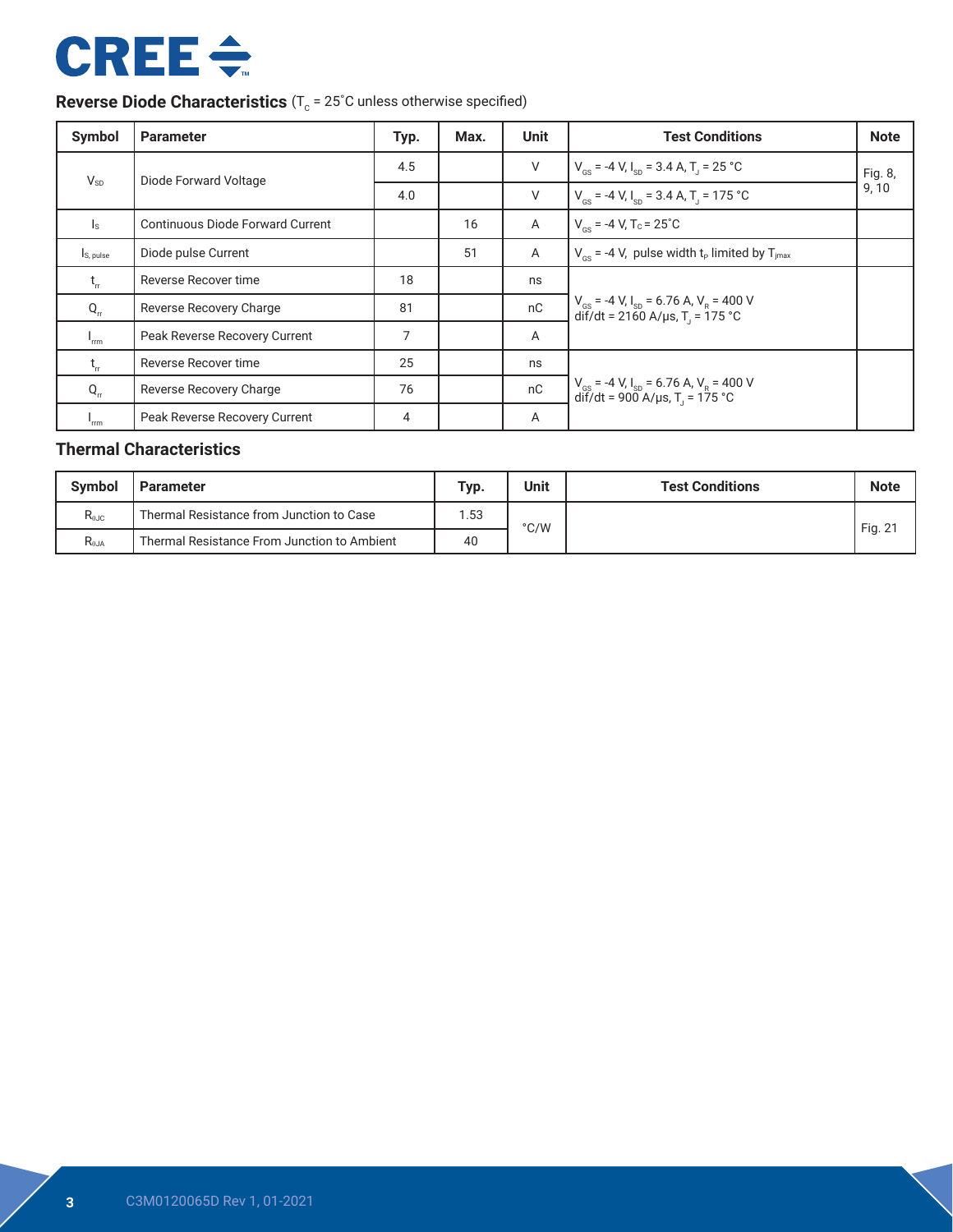



 $V_{GS}$  = 7V

 $V_{GS} = 9V$ 





Figure 5. On-Resistance vs. Drain Current For Various Temperatures

**0 5 10 15 20 25 30 35 40 45**

**Drain-Source Current, I<sub>DS</sub> (A)** 

**0**

**50**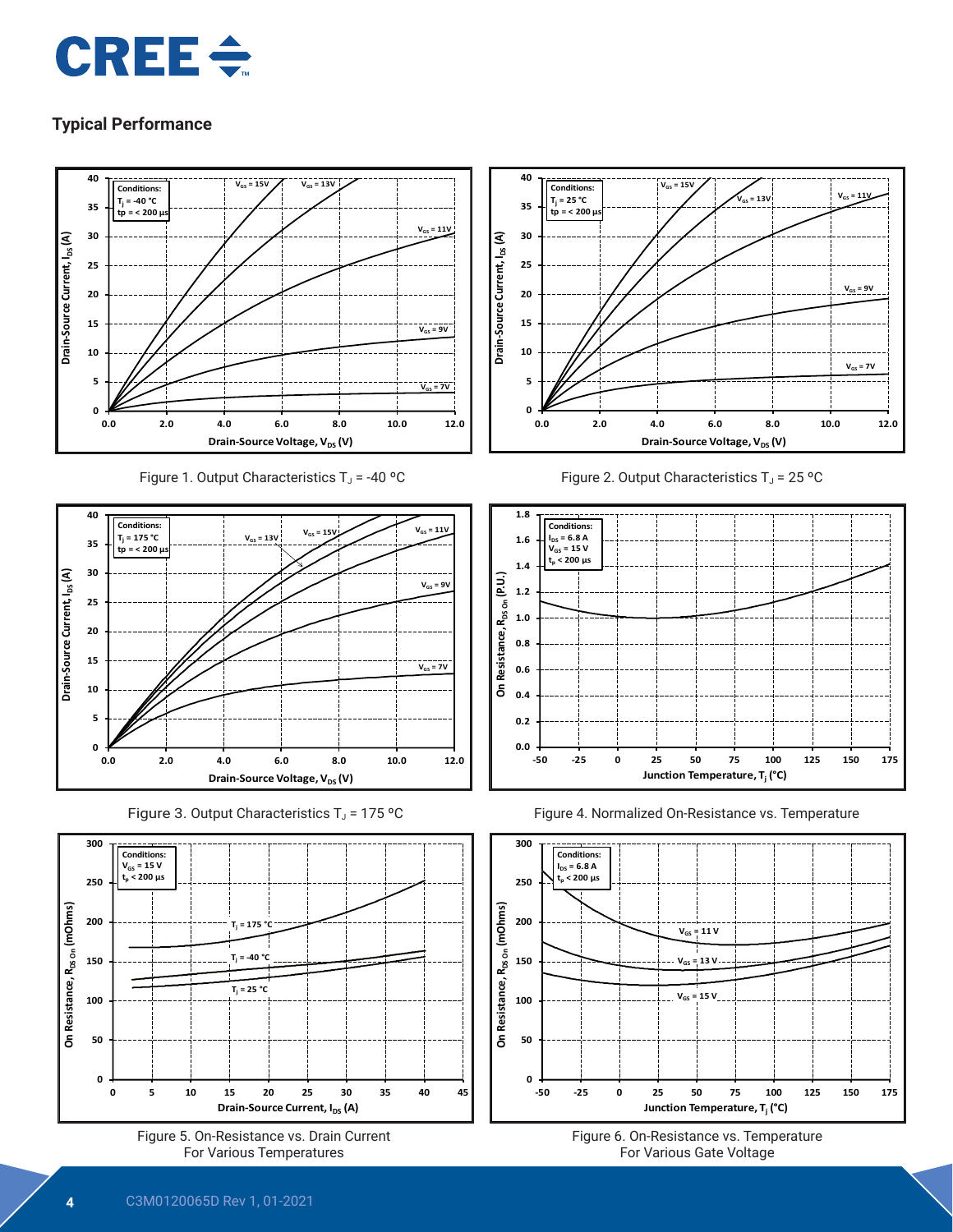



Figure 11. Threshold Voltage vs. Temperature Figure 12. Gate Charge Characteristics

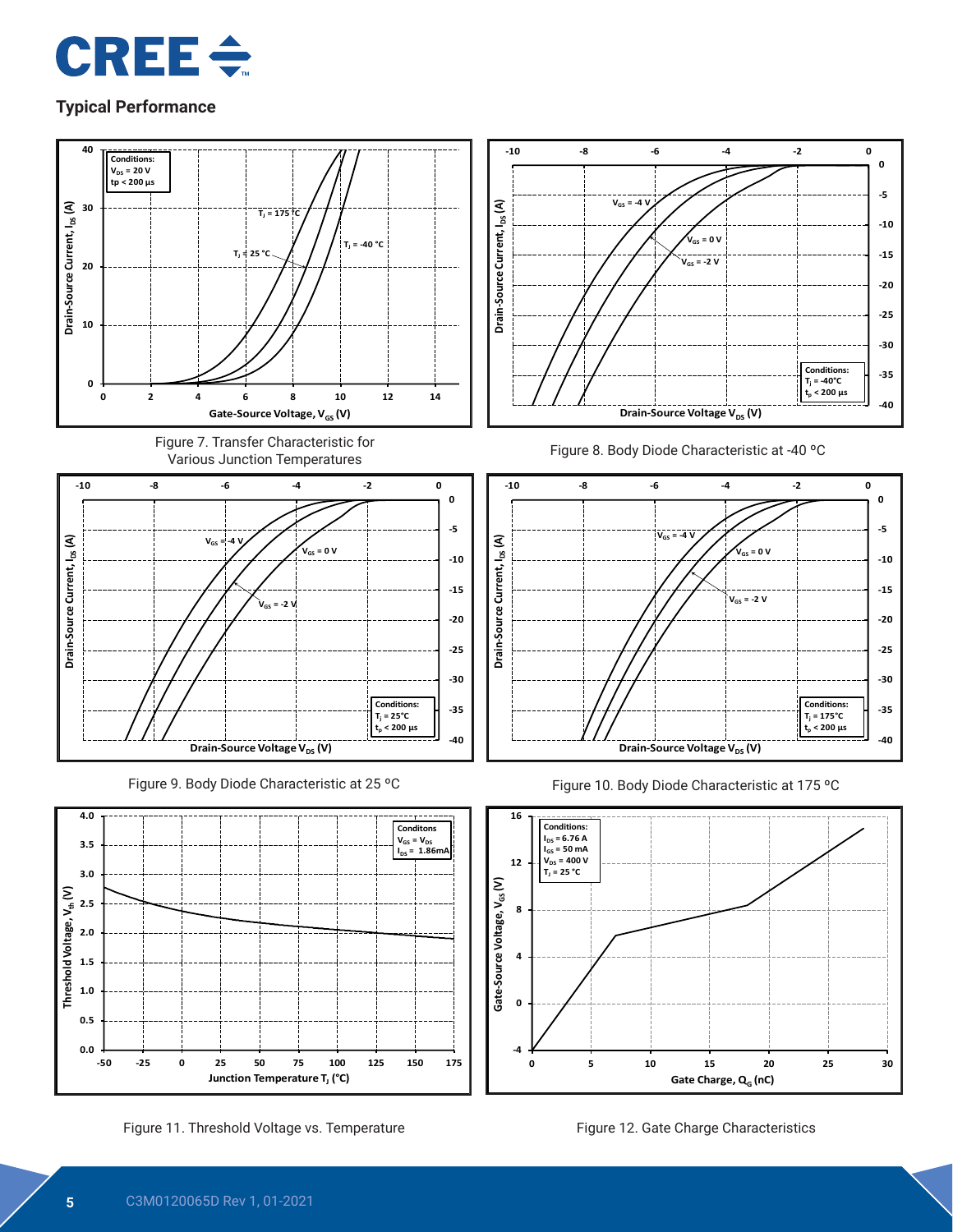



Figure 13. 3rd Quadrant Characteristic at -40 ºC



Figure 15. 3rd Quadrant Characteristic at 175 ºC







Figure 14. 3rd Quadrant Characteristic at 25 ºC



Figure 16. Output Capacitor Stored Energy



Figure 18. Capacitances vs. Drain-Source Voltage (0 - 650V)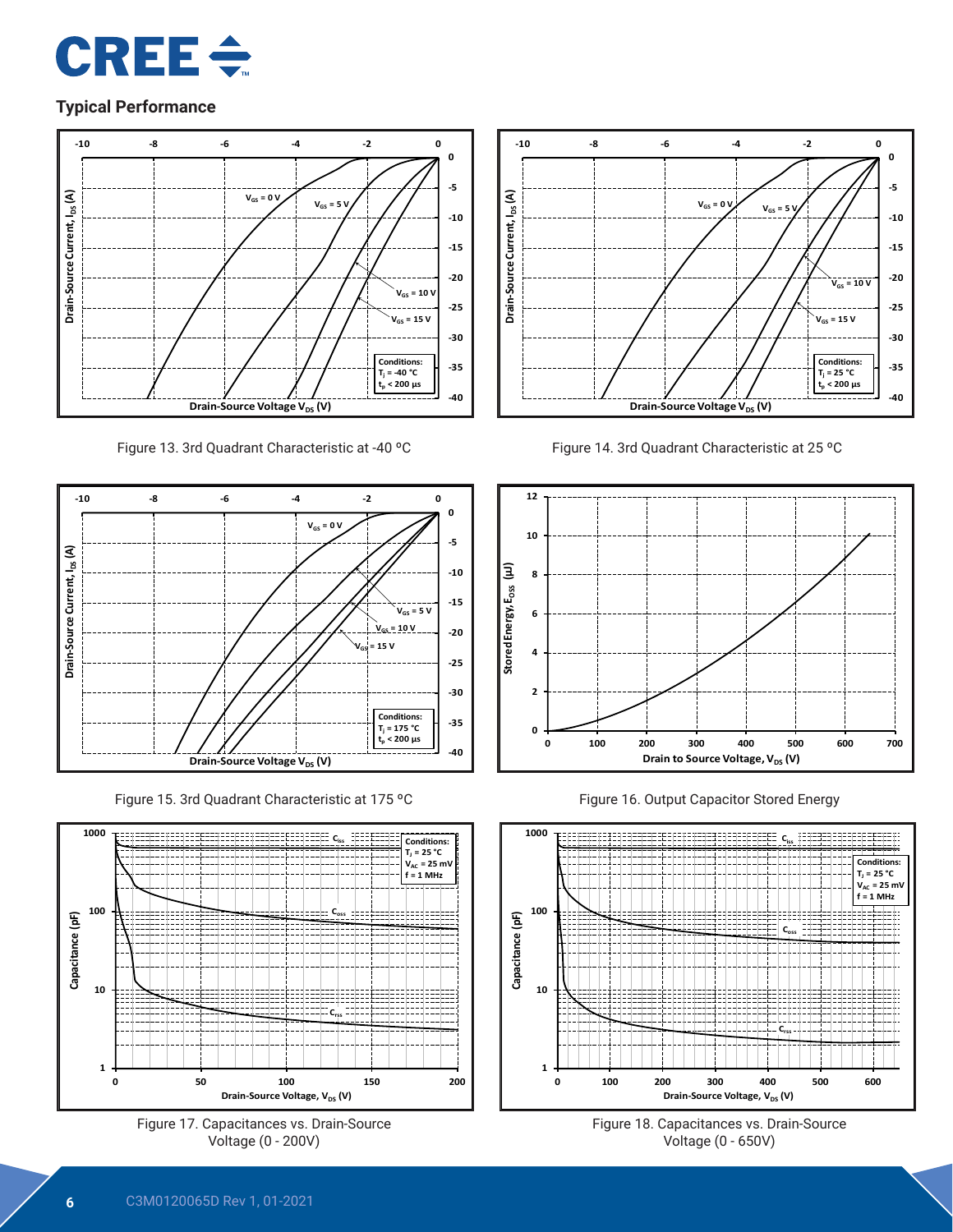







**1E-6 10E-6 100E-6 1E-3 10E-3 100E-3 1**







**0.1 1 10 100 1000**

**Drain-Source Voltage, V<sub>DS</sub> (V)** 

**0.01**

**0.10**

**Conditions:**  $T_c = 25 °C$ **D = 0, Parameter:** *t***<sup>p</sup>** **Conditions: TJ ≤ 175 °C**

> **100 µs 1 m**

**100 ms**

**10 µs**

**1 µs**

Ī H





**10E-3**

**100E-3**

**0.05 0.02 0.01**

**SinglePulse**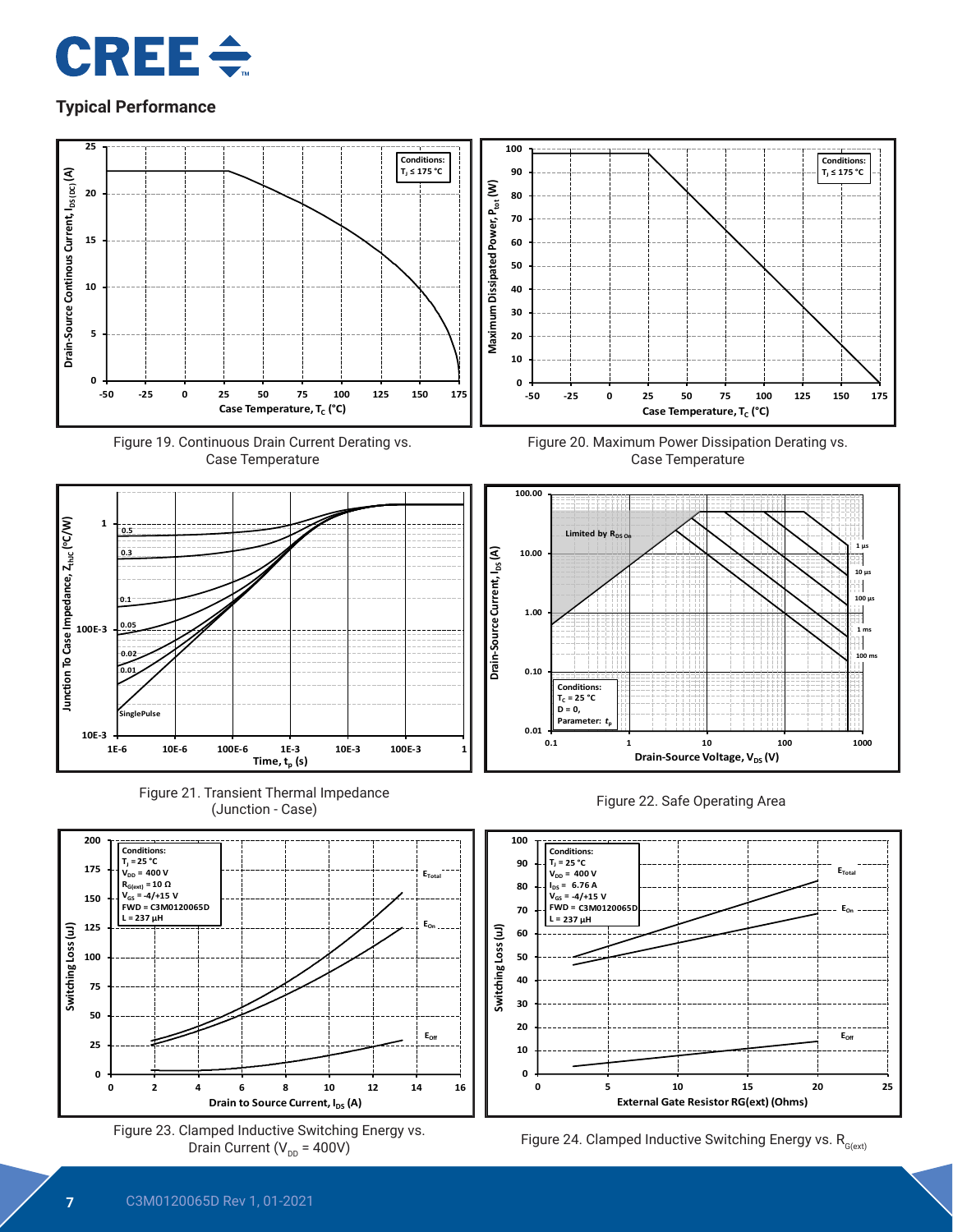



Figure 25. Clamped Inductive Switching Energy vs.



Figure 26. Switching Times vs.  $R_{G(\text{ext})}$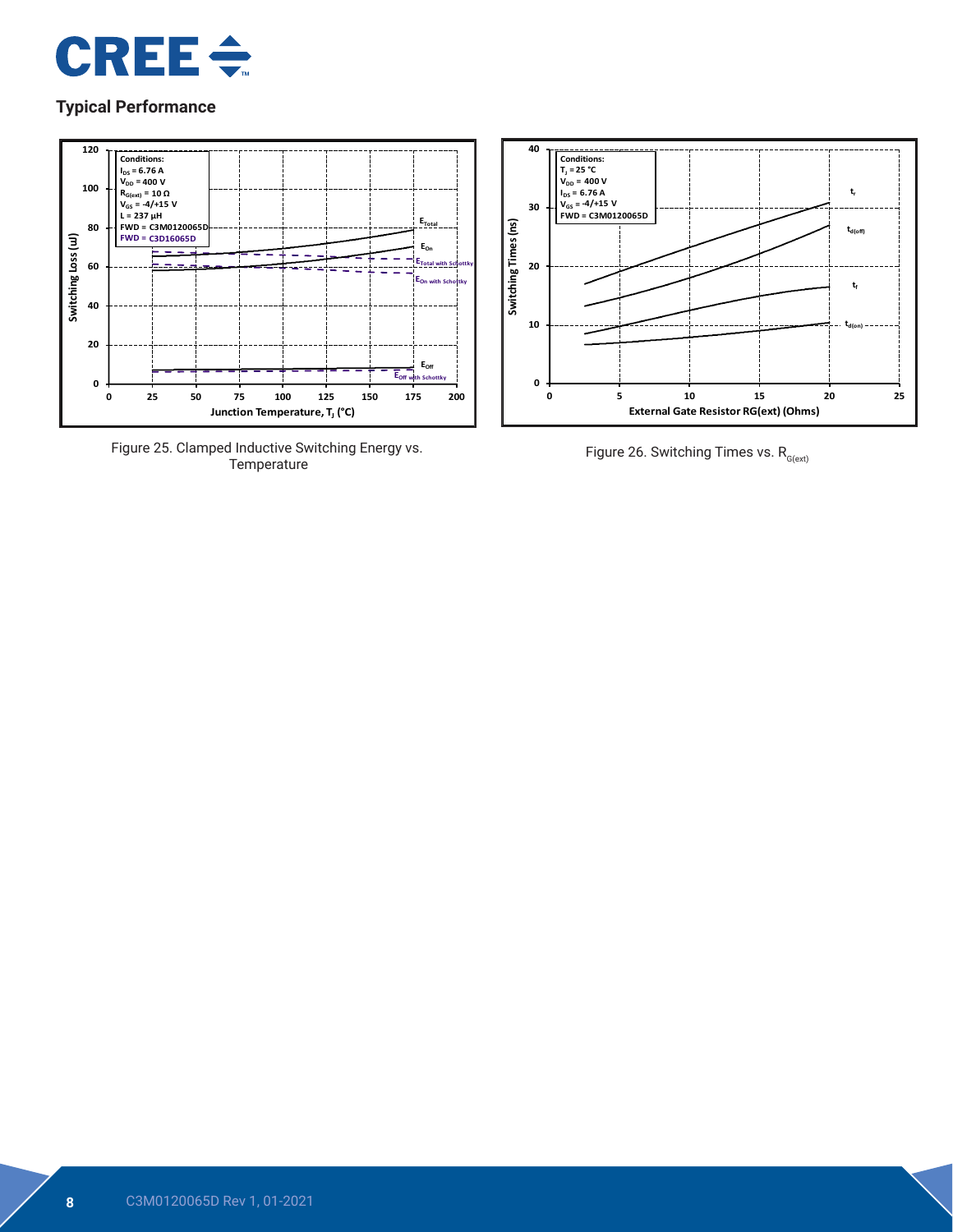



Figure 27. Clamped Inductive Switching Waveform Test Circuit



Figure 28. Body Diode Recovery Test Circuit



Figure 29.  $V_{\text{GS}}$  Waveform Example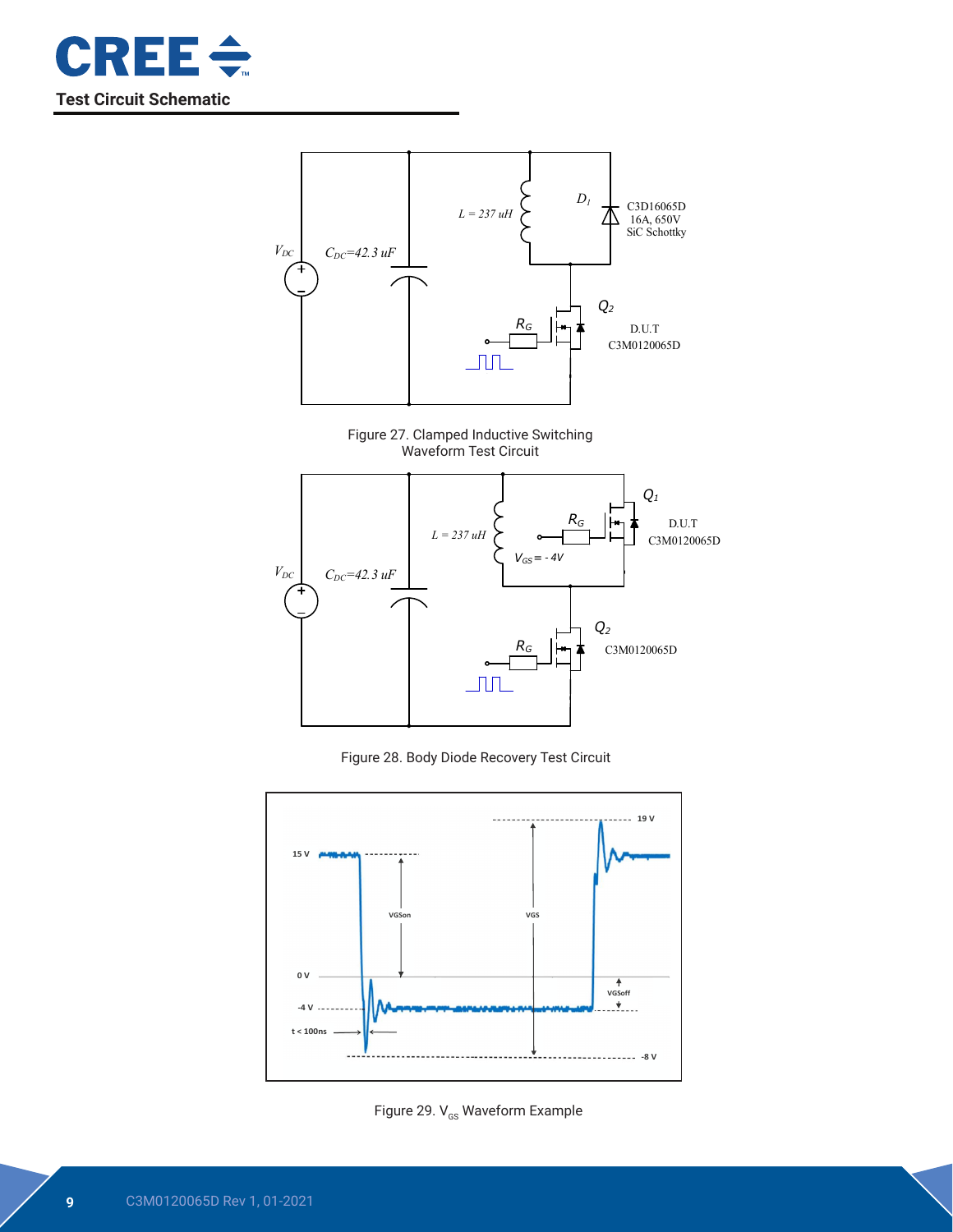

## **Package Dimensions**

#### Package TO-247-3



|                |             | <b>Inches</b> | <b>Millimeters</b> |              |  |
|----------------|-------------|---------------|--------------------|--------------|--|
| <b>POS</b>     | Min         | Max           | Min                | Max          |  |
| A              | .190        | .205          | 4.83               | 5.21         |  |
| A1             | .090        | .100          | 2.29               | 2.54         |  |
| A2             | .075        | .085          | 1.91               | 2.16         |  |
| b              | .042        | .052          | 1.07               | 1.33         |  |
| b1             | .075        | .095          | 1.91               | 2.41         |  |
| b2             | .075        | .085          | 1.91               | 2.16         |  |
| b <sub>3</sub> | .113        | .133          | 2.87               | 3.38         |  |
| b4             | .113        | .123          | 2.87               | 3.13         |  |
| $\mathsf C$    | .022        | .027          | 0.55               | 0.68         |  |
| D              | .819        | .831          | 20.80              | 21.10        |  |
| D <sub>1</sub> | .640        | .695          | 16.25              | 17.65        |  |
| D <sub>2</sub> | .037        | .049          | 0.95               | 1.25         |  |
| E              | .620        | .635          | 15.75              | 16.13        |  |
| E1             | .516        | .557          | 13.10              | 14.15        |  |
| E <sub>2</sub> | .145        | .201          | 3.68               | 5.10         |  |
| E <sub>3</sub> | .039        | .075          | 1.00               | 1.90         |  |
| E4             | .487        | .529          | 12.38              | 13.43        |  |
| e              |             | .214 BSC      | 5.44 BSC           |              |  |
| N              |             | 3             |                    | 3            |  |
| L              | .780        | .800          | 19.81              | 20.32        |  |
| L1             | .161        | .173          | 4.10               | 4.40         |  |
| ØP             | .138        | .144          | 3.51               | 3.65         |  |
| Q              | .216        | .236          | 5.49               | 6.00         |  |
| S              | .238        | .248          | 6.04               | 6.30         |  |
| T              | $q^{\circ}$ | $11^{\circ}$  | $q^{\circ}$        | $11^{\circ}$ |  |
| U              | $9^{\circ}$ | $11^{\circ}$  | $9^{\circ}$        | $11^{\circ}$ |  |
| $\vee$         | $2^{\circ}$ | $8^{\circ}$   | $2^{\circ}$        | $8^{\circ}$  |  |
| W              | $2^{\circ}$ | $8^{\circ}$   | $2^{\circ}$        | $8^{\circ}$  |  |

## **Recommended Solder Pad Layout**